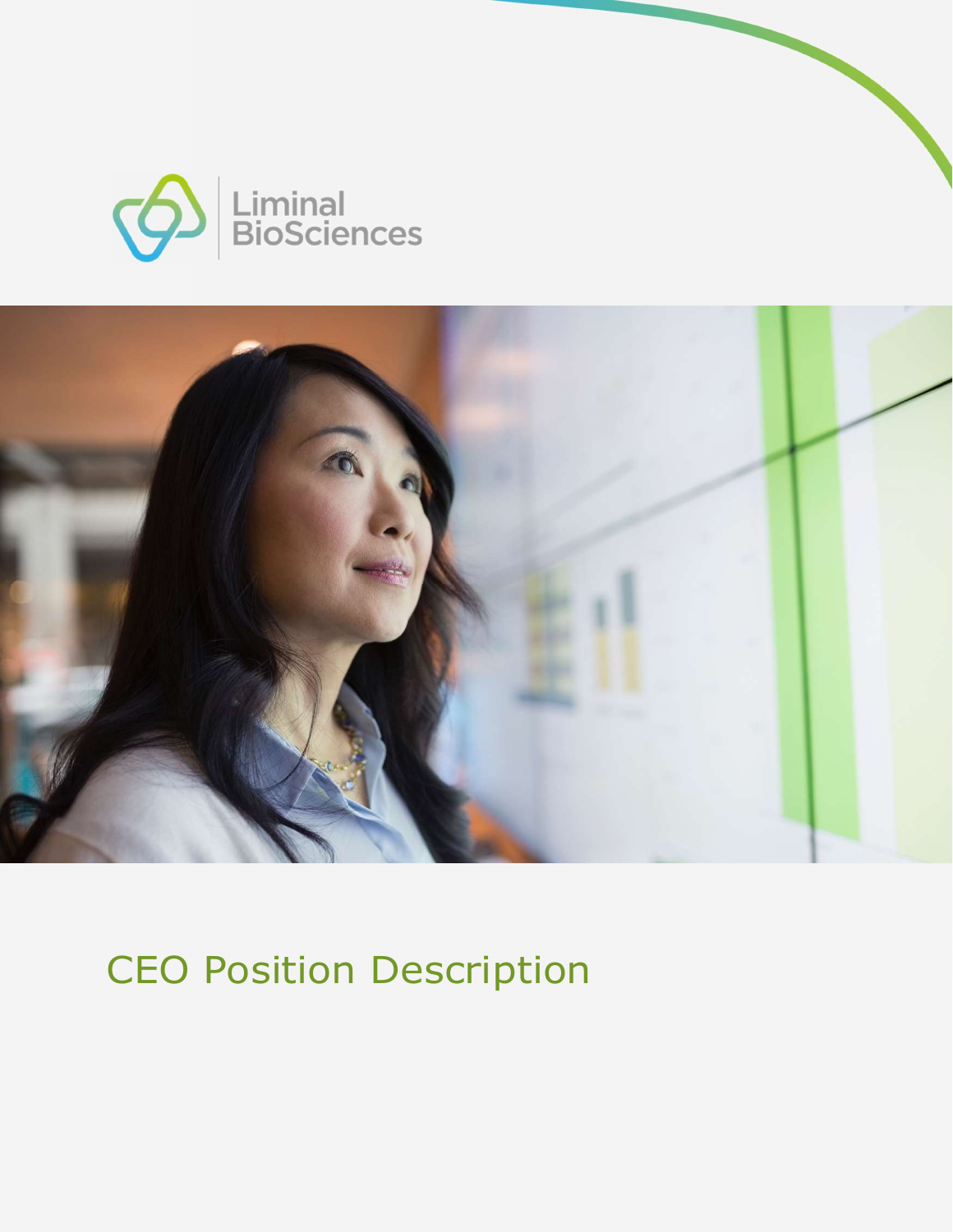

## CEO Position Description

The Chief Executive Officer ("CEO") is accountable to the Board of Directors (the "<br>"Board") of Liminal BioSciences Inc. (the "Company") for the effective overall management of the Company's business, and for the execution of the Board's strategic decisions and policies. In the fulfillment of his responsibilities, he has the duty to provide vision and leadership in the management of the Company, and act in what he reasonably believes are the best interests of the Company and its shareholders.

The approval of the Board (or appropriate Committee) shall be required for all significant decisions outside of the ordinary course of the Company's business, including major financings, acquisitions, dispositions, budgets and capital expenditures, the whole as stipulated in the Delegation of Authority. The primary responsibilities of the CEO are:

- 1. Fostering a corporate culture that promotes ethical practices and encourages individual integrity;
- 2. Recommending to the Board a vision and strategy for the Company that leads to the creation of shareholder value and, implementing the corresponding organizational structure and strategic, business and operational plans which will ensure the achievement of the Company's strategic direction;
- 3. Participating in the development and the monitoring of an annual strategic and operating plan as well as the financial budget related thereto;
- 4. Managing the business and affairs of the Company and assuming responsibility for the Company's day-to-day operations, including capital management and financial management, which must be accomplished within the Company's strategic framework;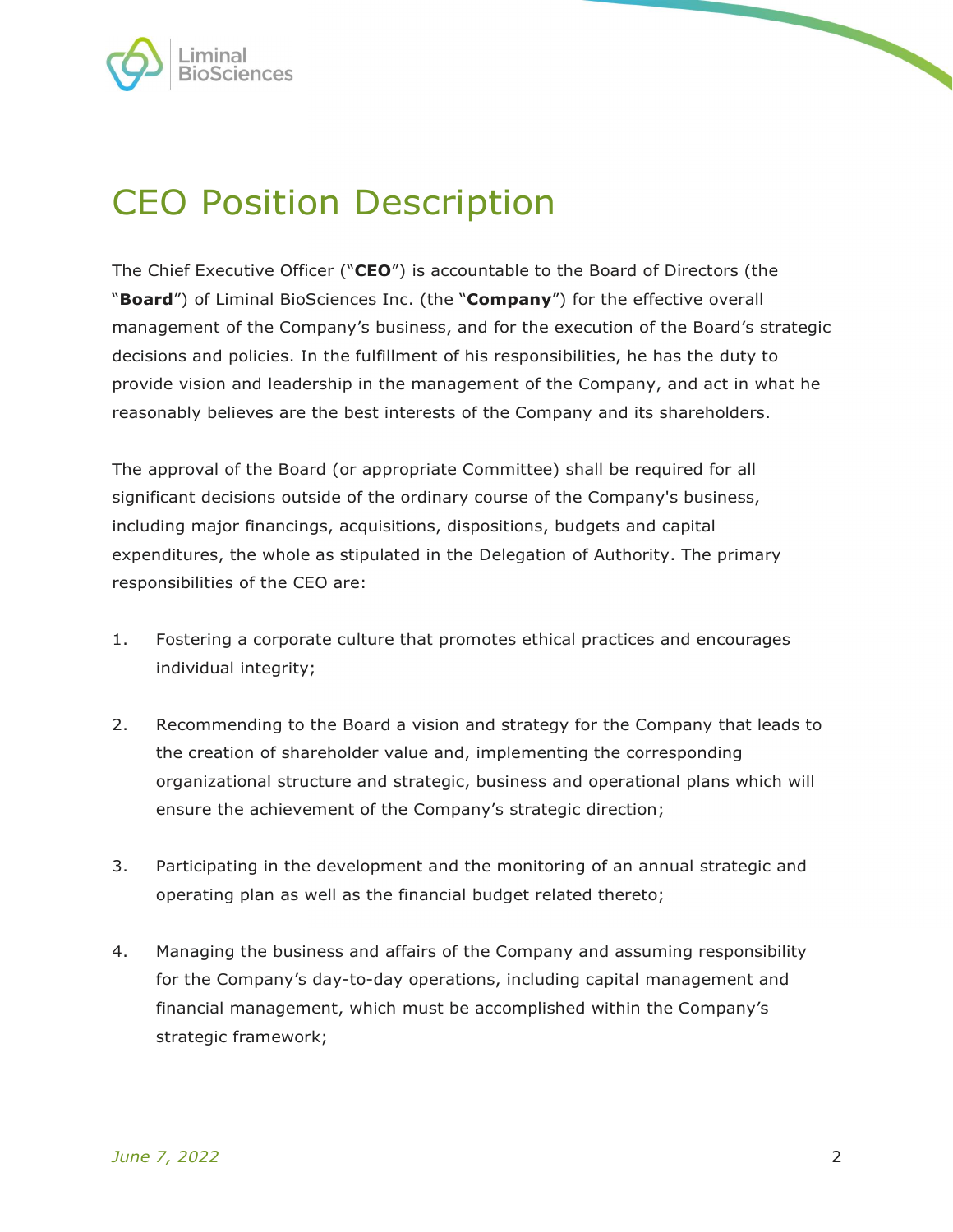

- 5. Overseeing the implementation of the Company's disclosure controls and procedures and internal controls over financial reporting to ensure the production of financial statements and other required disclosure in a timely manner that accurately present the Company's financial condition and that enables investors to understand the business and make investment decisions accordingly;
- 6. Providing the required regulatory certifications regarding the Company and its activities;
- 7. Ensuring that the Company is in compliance with all applicable laws and regulations;
- 8. Ensuring that appropriate policies and procedures are developed, maintained and disclosed in order to assure a high level of conduct and integrity by the Company's Management and employees;
- 9. Taking timely actions with respect to, and making all appropriate decisions required by, the Company's operations in accordance with all applicable legal, regulatory or other requirements and within the framework of the corporate policies in effect, with a view towards enhancing shareholder value;
- 10. Ensuring the development of corporate governance principles applicable to the Company;
- 11. Identifying, assessing and managing business opportunities and risks taken by the Company in the course of its business;
- 12. Ensuring that the risks taken are acceptable to the Company and are within the guidelines established by the Audit and Risk Committee, and Board;
- 13. Reporting to the Board in a complete, accurate and timely fashion, on the business and affairs of the Company generally, and on any individual matter that Management considers to be of material or significant consequence for the Company and its shareholders, in order to enable the Board to discuss potential issues, make decisions and fulfill its mandate and responsibilities;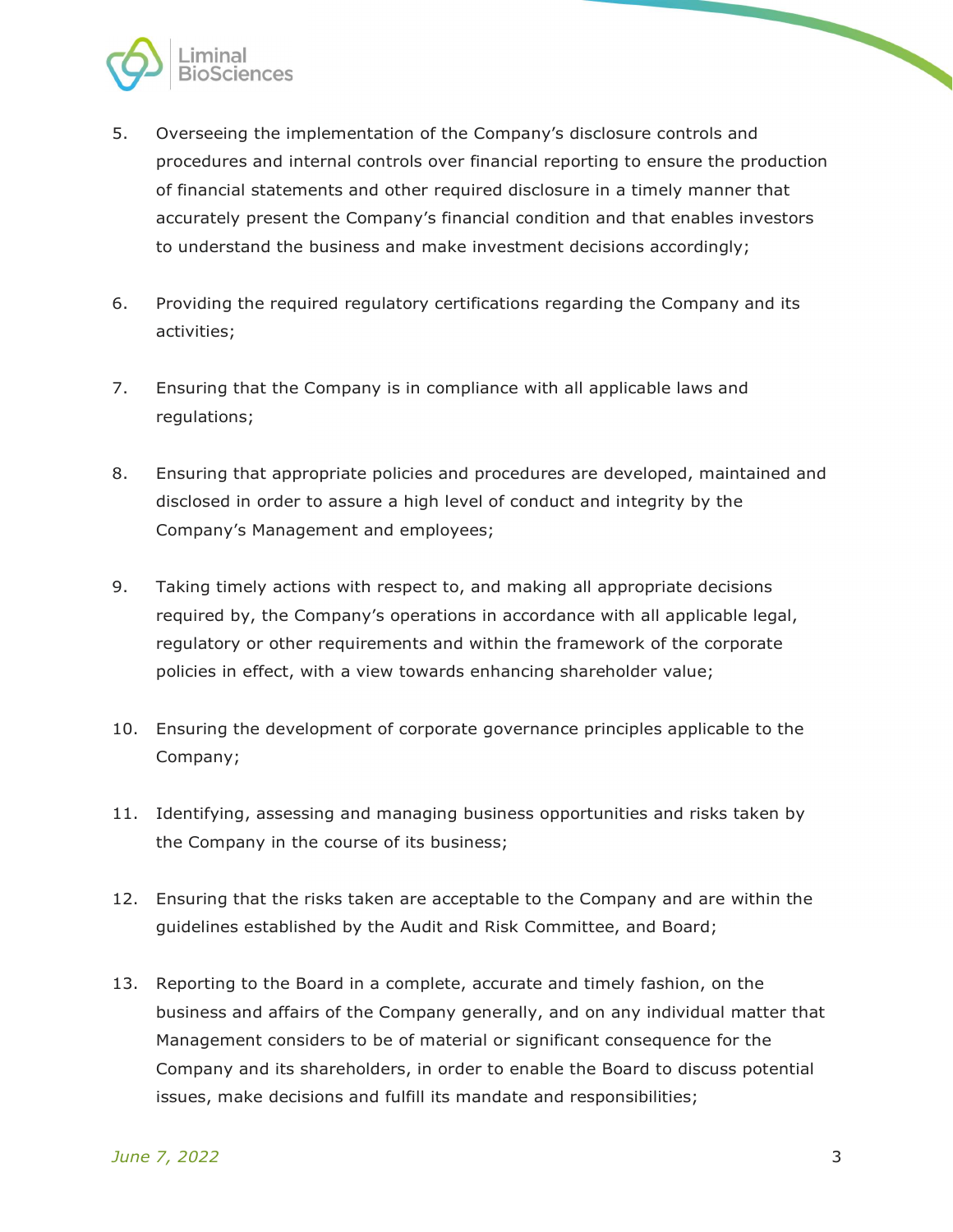

- 14. Facilitating interaction between the Board and other key members of the Company's management team as appropriate;
- 15. Serving as the Company's key spokesperson on all major issues, and overseeing the Company's communications framework;
- 16. Developing and recommending to the Board the overall corporate organization, structure and staffing;
- 17. Assuming or diligently delegating responsibility for the hiring, compensation, performance assessment, leadership development and succession planning of management resources, subject to the approval of the Board as to executive management, as well as providing feedback and training as appropriate;
- 18. Ensuring that the Company recruits, develops and retains top-quality employees at all levels through appropriate people strategies and compensation systems;
- 19. Developing, with the HR & Corporate Governance Committee, annual corporate objectives, long term corporate objectives and CEO's individual objectives. Ensuring that there is clarity of objectives and focus for all employees, and ensuring that there are clear and appropriate standards and measures of performance;
- 20. Ensuring that an annual evaluation of the CEO's performance is conducted by the HR & Corporate Governance Committee and the Board, based on previously established objectives and other relevant criteria;
- 21. With the HR & Corporate Governance Committee and the Board, participating in the development and annual revision of the CEO Position Description;
- 22. Carrying out any other appropriate duties and responsibilities assigned by the Board;
- 23. Participating on the various Board Committees (HR & Corporate Governance Committee and Audit, Risk and Finance Committee);

 $\overline{\phantom{0}}$